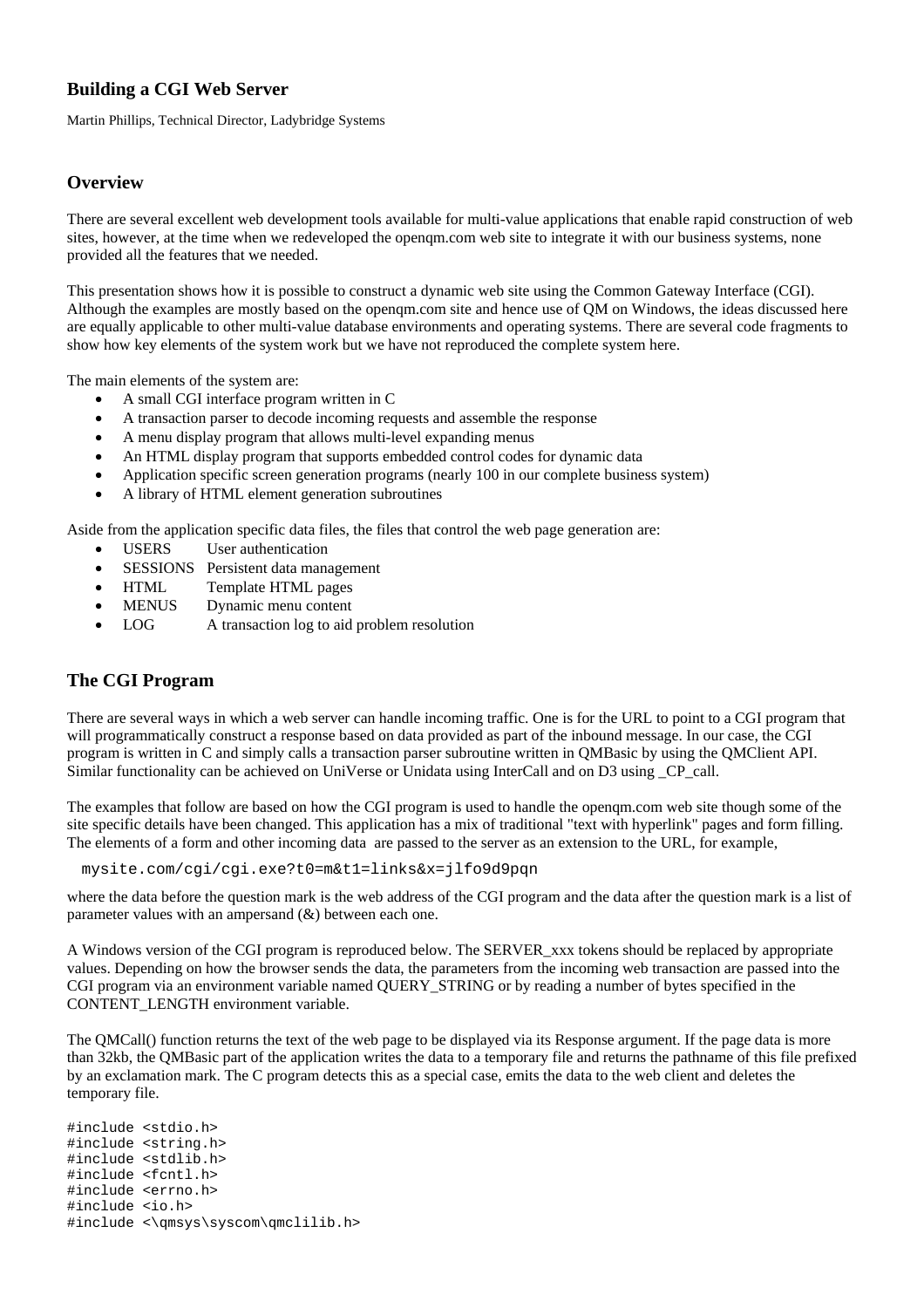```
char InputData[32767] = ""; \frac{1}{2} /* Incoming data */<br>char params[1000] = ""; /* CGI parameter na
                                      /* CGI parameter names... */<br>/* ...and their values */
char param_values [1000] = "";<br>char Response [32767] = "";/* Actual response or pathname of file */void GetParam(char * name); 
void CallServer(void); 
/* ====================================================================== */ 
int main() 
{ 
  char * RequestMethod; /* GET or POST */ 
  char buffer[1024]; 
  int bytes; 
  int fu; 
  char * p; 
  RequestMethod = getenv("REQUEST_METHOD"); 
 if (RequestMethod == NULL) /* Trap mis-use */
   { 
    printf("Program must be executed by a Web browser\n"); 
    return 1; 
   } 
  /* Extract parameters that we might find useful in the server */ 
 GetParam("REMOTE_ADDR"); /* Client IP address */
 GetParam("HTTP_HOST"); \qquad /* Domain name used in url */
  if (!strcmp(RequestMethod,"GET")) 
  \left\{ \right. if ((p = getenv("QUERY_STRING")) != NULL) strcpy(InputData, p); 
 } 
  else if (!strcmp(RequestMethod,"POST")) 
   { 
    if ((p = getenv("CONTENT_LENGTH")) != NULL) 
     { 
      fread(InputData, atoi(p), 1, stdin); 
     } 
   } 
  /* Pass request to database server program */ 
  if (!QMConnect(SERVER_ADDRESS, SERVER_PORT, SERVER_USER, 
                   SERVER_PASSWORD, SERVER_ACCOUNT)) 
   { 
   .<br>strcpy(Response, "Failed to connect. The server may be offline.");
   } 
  else 
   { 
   if (params[0] != '\0') { 
      strcat(params, "\xfe"); 
      strcat(params, param_values); 
     } 
    QMCall("CGI", 3, InputData, params, Response); 
    QMDisconnect(); 
   } 
  /* Send response to client browser */ 
  printf("Content-type: text/html\n\n"); 
  printf("<meta http-equiv=\"Pragma\" content=\"no-cache\">\n"); 
  if (Response[0] == '!') /* Large response - indirect via a file */ 
\{ fu = open(Response+1, O_RDONLY); 
    if (fu < 0) 
     { 
      printf("Internal error - Cannot open response file '%s' (%d)\n", 
              Response+1, errno);
```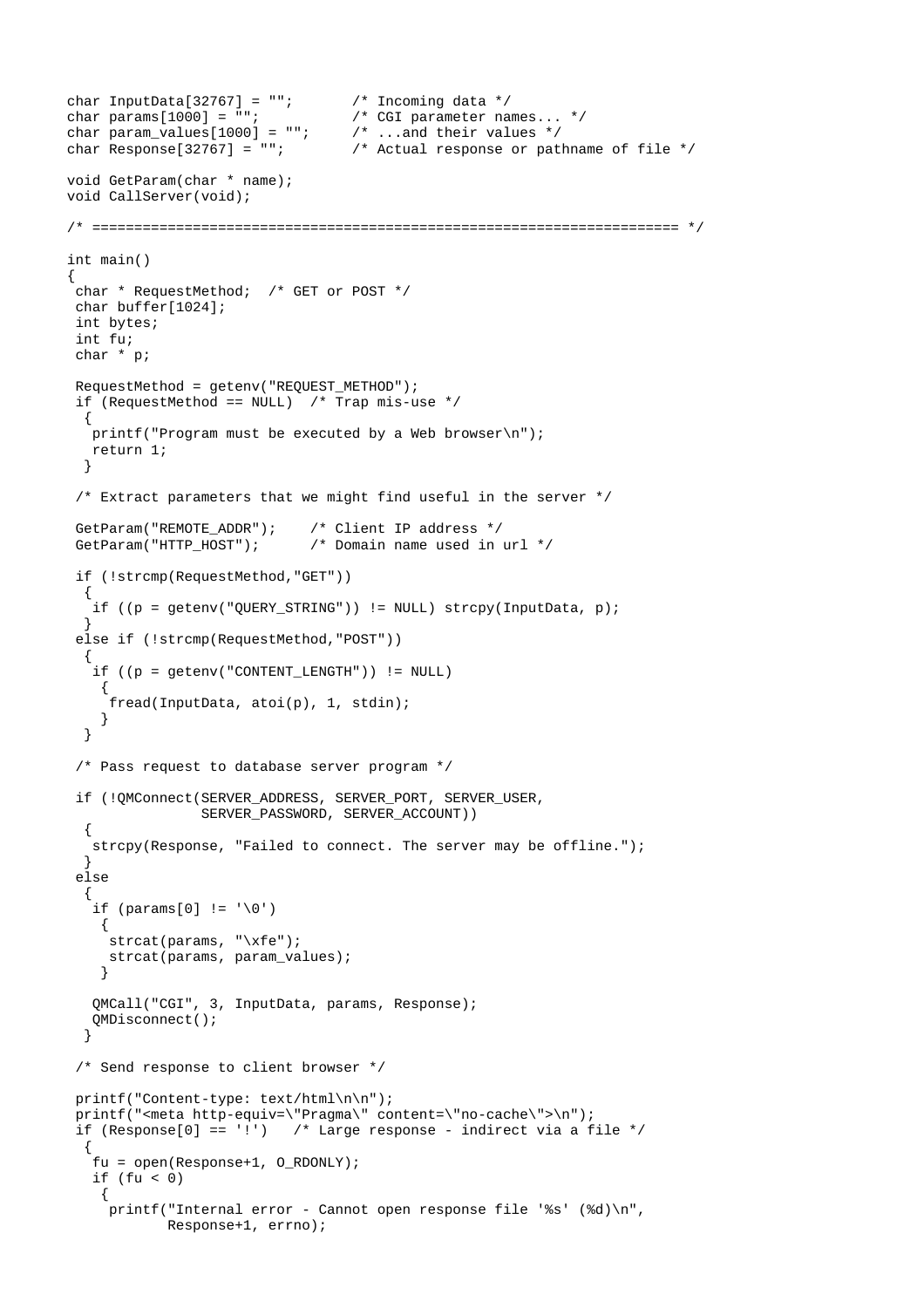```
 } 
    else 
     { 
     .<br>while((bytes = read(fu, buffer, 1024)) > 0)
       { 
        fwrite(buffer, 1, bytes, stdout); 
       } 
      close(fu); 
      remove(Response+1); 
     } 
   } 
  else 
   { 
    printf("%s\n", Response); 
   } 
 return 0; 
} 
/* ====================================================================== 
   GetParam() - Build parameter list \star/void GetParam(char * name) 
{ 
 char * p; 
p = getenv(name);if (p != NULL) { 
   if (params[0] != '\0') { 
      strcat(params, "\xfd"); 
      strcat(param_values, "\xfd"); 
     } 
    strcat(params, name); 
    strcat(param_values, p); 
 } 
}
```
# **The Transaction Parser**

The primary QMBasic component of this web interface is a catalogued subroutine declared as

```
subroutine cgi(input.data, params, reply)
```
The *input.data* argument receives the incoming web request, *params* is a multi-valued list of CGI related environment variable names and values as collected by the C program (only REMOTE\_ADDR and HTTP\_HOST in this example) and the *reply* argument is used to pass the constructed web page back to the CGI program.

We saw above that an extended URL might read mysite.com/cgi/cgi.exe?t0=m&t1=links&x=jlfo9d9pqn

Each ampersand separated element of the text following the question mark represents a web transaction parameter. The naming of these is entirely controlled by the application and our usage is such that text fields are named as the case insensitive letter T followed by a number which identifies the field position in a dynamic array that will receive the associated text value. In the same way, we use B for buttons, C for checkboxes and R for radio buttons. The X item in this example is the session id which we will discuss later.

The process of parsing the parameters into the relevant dynamic arrays is simple except that it is necessary to decode some special HTML data constructs. Imaginatively, the T, B, C and R parameter items are parsed into common variable dynamic arrays named T, B, C and R. Perhaps such terse names are not a good idea but their use is well understood by the developers involved with this application.

```
n = dcount(input.data, '&')for i = 1 to ns = field(input.data, '&', i)s[1,1] = upcase(s[1,1]) ;* Key should be case insensitive
   begin case
```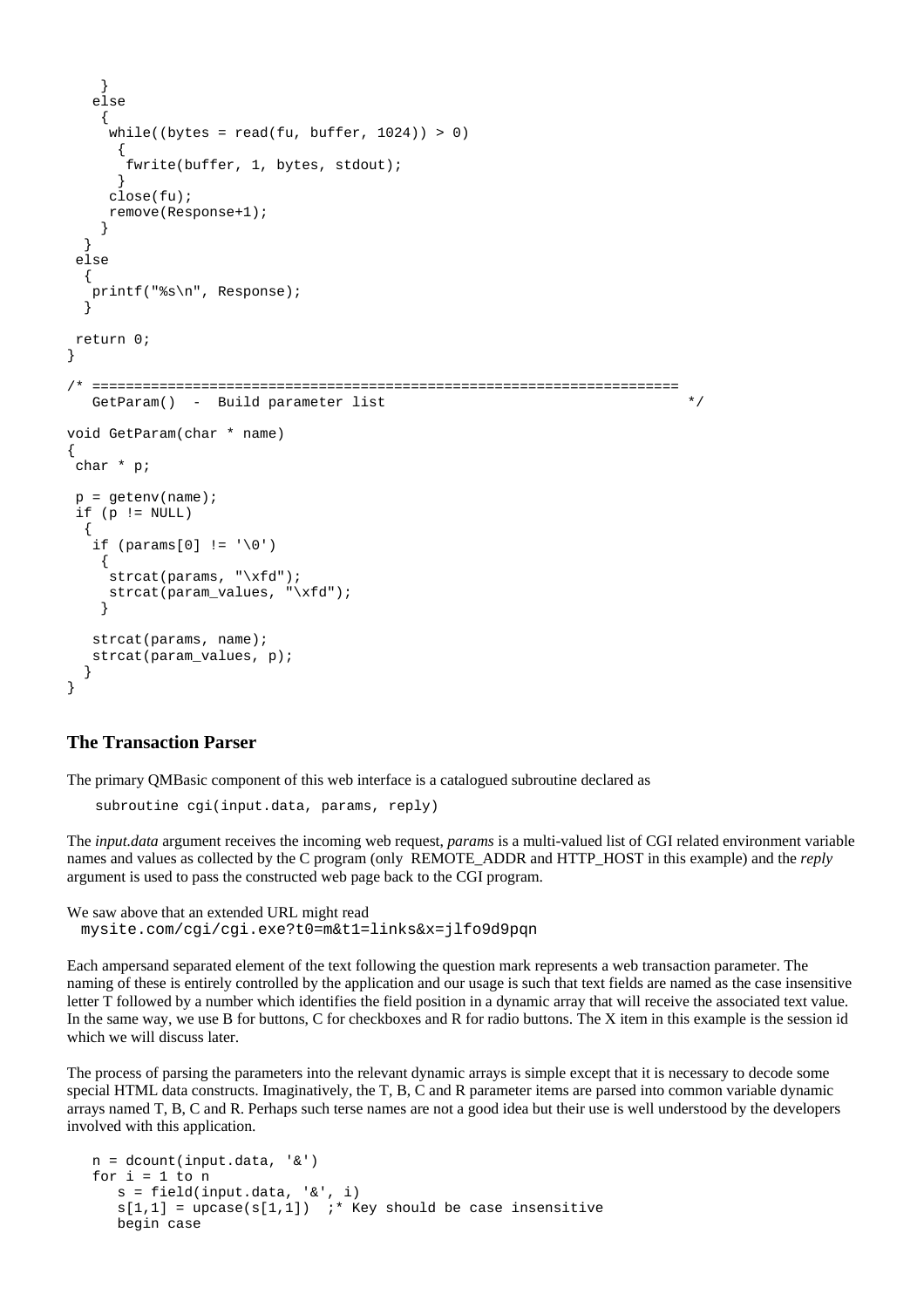```
case s matches "B"1N0N" = "0X" ;* Command buttons
      j = matchfield(s, ' "B"0N0X', 2)b < j > = p</math>arse(s, ' "B"0N" = "0X', 4) <<other cases for C, R and T go here>> 
 end case
```
The parse() function is a local function that takes the same arguments as MATCHFIELD() but returns the text after processing any special embedded HTML constructs. It would be necessary to make some minor changes to convert this to an internal subroutine on systems that do not support local functions, returning the result value via a local variable.

```
local function parse(indata, pattern, element) 
   private s, k 
   s = matchfield(indata, pattern, element) 
   s = change(s, ' +', ' ''))for k = len(s) to 1 step -1if s[k,1] = '%' then
        s = s[1, k-1] : char(xtd(s[k+1,2])) : s[k+3,9999]
       end 
   next k 
   return trim(s, ' ', 'B') 
end
```
To make things a little more complex, the parser used by the openqm.com web site also allows multi-valued tokens (for example, T5.2) but we will not need to look further at those here.

Because of the way in which this application evolved, there is an extra item, T0, which is not part of the T dynamic array but is used to identify the program that processes the screen or contains special values such as M for a menu action or H to display a pre-stored template HTML page.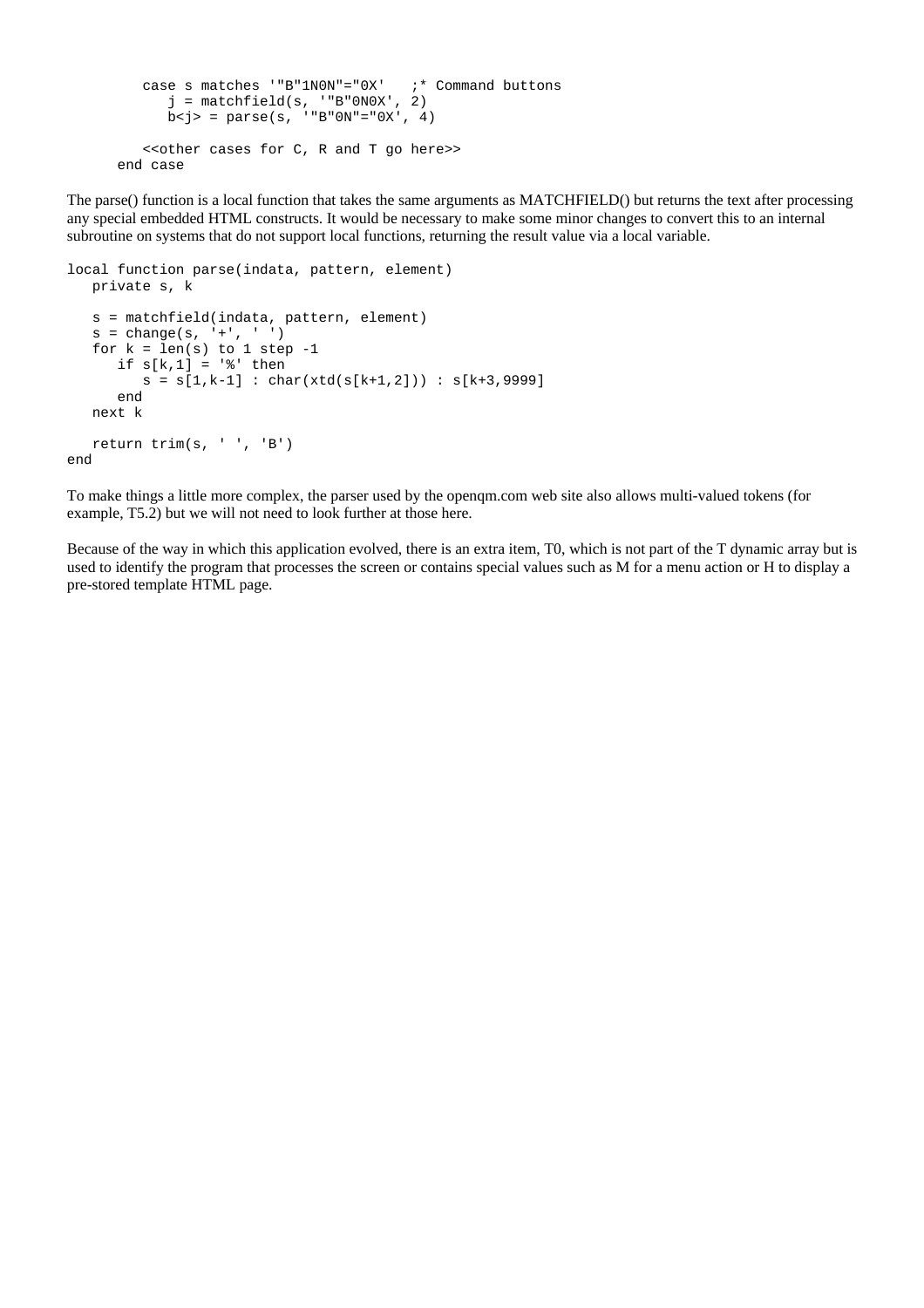## **The Page Layout**

A typical page on the openqm.com web site might appear as

| <b>OpenQM</b>                                                                      |                                                                                                                                                                   |                               |                                                       |  |                          | Powered by QM on a Windows ( |
|------------------------------------------------------------------------------------|-------------------------------------------------------------------------------------------------------------------------------------------------------------------|-------------------------------|-------------------------------------------------------|--|--------------------------|------------------------------|
| <b>About OpenOM</b>                                                                |                                                                                                                                                                   | Generate Evaluation Licence   |                                                       |  |                          |                              |
| <b>Sales and Downloads</b><br><b>Current Downloads</b><br><b>Archived Releases</b> | A thirty day, four user evaluation licence is available without charge. Please complete the details below and an authorisation code will be<br>returned by email. |                               |                                                       |  |                          |                              |
| <b>Evaluation licence</b><br>What's New<br>EAQ                                     | The software can be downloaded from this web site. A CD version can be supplied but there is a small charge for this.                                             |                               |                                                       |  |                          |                              |
| <b>Technical Notes</b><br>Resource Library                                         |                                                                                                                                                                   | Items marked " are mandatory. |                                                       |  |                          |                              |
| Newsletters<br>Pricing                                                             | Your name                                                                                                                                                         |                               |                                                       |  |                          |                              |
| <b>Dealers Area</b>                                                                | Company                                                                                                                                                           |                               |                                                       |  |                          |                              |
| <b>Support</b>                                                                     | Address                                                                                                                                                           |                               |                                                       |  |                          |                              |
| <b>Privacy Policy</b>                                                              |                                                                                                                                                                   |                               |                                                       |  |                          |                              |
| Links                                                                              | City                                                                                                                                                              |                               |                                                       |  |                          |                              |
| <b>Contact Us</b>                                                                  | State/County                                                                                                                                                      |                               |                                                       |  |                          |                              |
| <b>Home</b>                                                                        | Postcode/Zip                                                                                                                                                      |                               |                                                       |  |                          |                              |
|                                                                                    | Country                                                                                                                                                           | -Select-                      | $\overline{\mathbf{v}}$                               |  |                          |                              |
|                                                                                    | Email                                                                                                                                                             |                               |                                                       |  |                          |                              |
|                                                                                    | Telephone                                                                                                                                                         |                               |                                                       |  |                          |                              |
|                                                                                    | Fax                                                                                                                                                               |                               |                                                       |  |                          |                              |
|                                                                                    | System                                                                                                                                                            | -Salect-<br>$\blacksquare$    |                                                       |  |                          |                              |
|                                                                                    |                                                                                                                                                                   |                               | Please tell us where you heard about OpenQM * Select- |  | $\overline{\mathcal{X}}$ |                              |
|                                                                                    | E Tick here to subscribe this user to the OM Newsletter.                                                                                                          |                               |                                                       |  |                          |                              |
|                                                                                    | IT Tick here for this user to be notified by email of new releases                                                                                                |                               |                                                       |  |                          |                              |
|                                                                                    | T Tick here if we may pass your details to the dealer/distributor for your region                                                                                 |                               |                                                       |  |                          |                              |

The page has three areas; a banner heading, a menu bar with expanding sub-menus, and a main page body. In this example, the body is a form to be completed by the user. For the purposes of this discussion we will consider the banner area as being constructed from fixed HTML text. The menu area and page body are generated by subroutine calls as discussed below. The transaction parser then merges these three area together to form the final text sent back to the browser.

### **Session Ids**

Web transactions are inherently totally separate. There is no automatic persistence of data from one transaction to the next by the same user. There are various ways in which an application can provide its own persistence and the approach that we take here is to assign a unique id to the user's session which is then used as the record id to a SESSIONS file in which we can record whatever session related persistent data we need. Examples of such data for this application include the user's access level and details of the menus that are expanded on the menu bar.

When a user first connects, he will not have a session id and there will be no X parameter in the incoming data. In this case, the application creates a new session id from a random sequence of ten characters and writes a new session record for an unauthenticated user.

If a session id is provided in the incoming data, the application checks whether it is still valid. We timeout a session after a given period of inactivity, each new transaction for that session resetting the timer. There is also a mechanism to flush timed out sessions from the file.

## **Handling the Incoming Request**

Once we have parsed the incoming data and, perhaps, linked it to an existing session, we are ready to process the action. The T0 parameter is used to identify what we are doing. For the purposes of this discussion we will look only at three codes.

A T0 value of M indicates a menu action where T1 identifies the menu name. If the session record shows that the named menu is not currently displayed, it is added to the list of menus to be expanded. Conversely, if it is currently displayed, it is removed from the list. Actual construction of the HTML elements to draw the menu is handled by a separate subroutine as described below.

A T0 value of H requests display of a template HTML page where T1 identifies the actual page to be displayed. These pages are stored in a file as simple HTML data but they can contain special substitution tokens that will get replaced before the data is emitted.

All other T0 values identify subroutines to be called to process the request. In each case, the subroutine name is formed by adding an internally defined prefix to the name in T0 so that it is only possible to call specific subroutines. The subroutine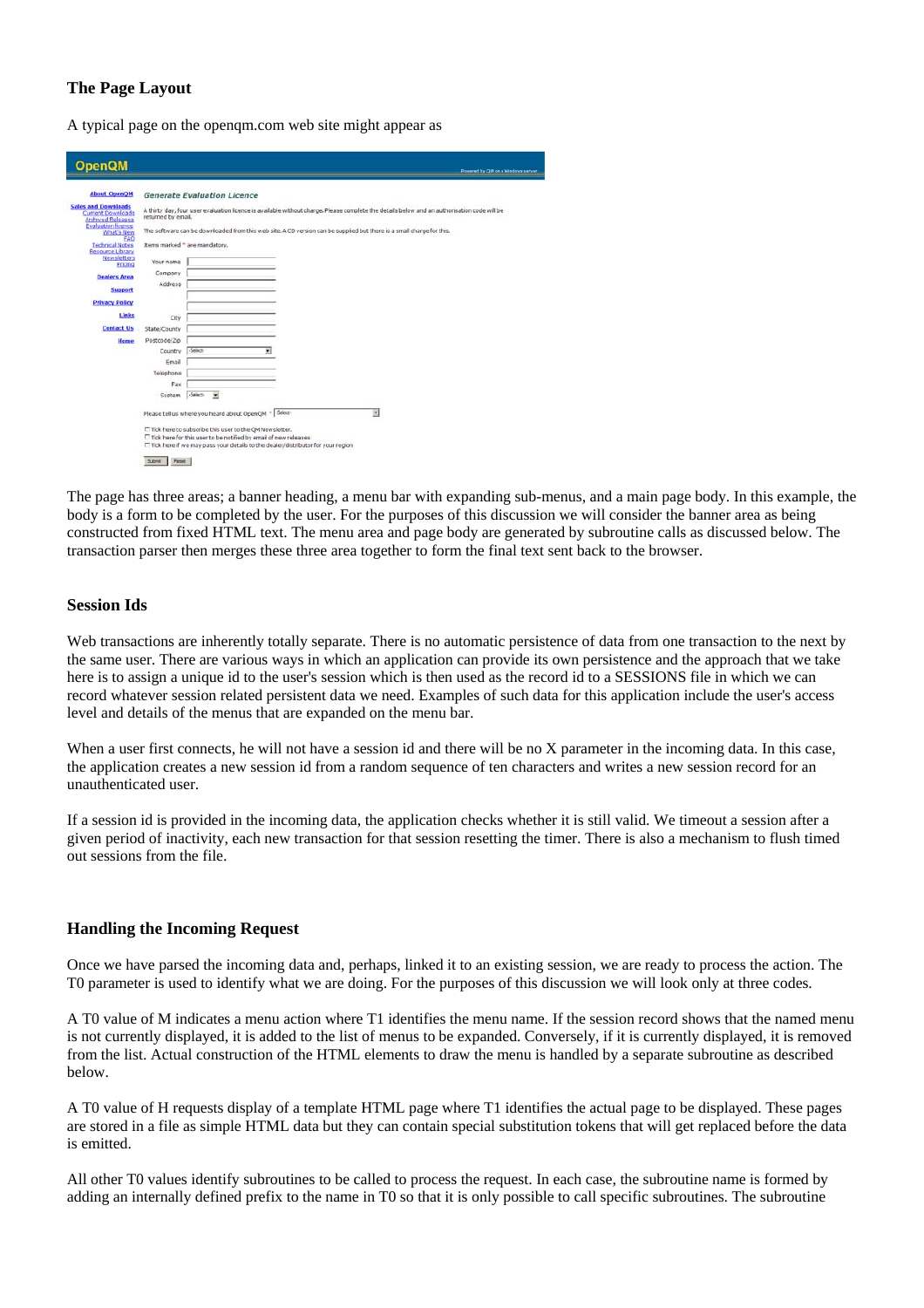builds an HTML data for the body of the page image in a common variable that will be merged with the rest of the page structure by the transaction parser.

#### **Emitting the Basic Page Structure**

After we have determined the menu bar content and built the page body, the time has come to emit the page structure. We do this simply by concatenating the HTML strings returned from the other parts of the system, inserting some fixed structures such as the HTML headers, style definitions and the page banner.

The final page text is then returned to the CGI program via the reply argument to the parser subroutine. If this text is over 32kb, it is written to a temporary file and the reply argument is set to the name of this file prefixed by an exclamation mark.

We will see how the main subroutine called from the CGI program assembles the page from components generated by other parts of the application.

#### **Menus**

The openqm.com web site uses a simple two level expanding menu structure though the underlying menu generation code can handle more than two levels. Clicking on a menu item that is itself an expanding menu will expand it if it is not already displayed or collapse it if it is displayed.

As well as changing the menu bar, it is sometimes useful for the main body of the page to change too. For example, clicking on the top level "Sales and downloads" menu item, expands the menu and changes the main body of the page to be a description of how to get a QM licence.

So, how does this work? It is actually a lot simpler than it might seem.

Menu definitions are stored in a MENUS file. Each entry has a multi-valued list of text items to appear on the menu and, associated with these, a multi-valued list of target item types (menu, HTML page, program, URL, etc), target names and access filters that control what class of user can see each item. There are also two single valued items that are handled in the transaction parser; an action relating to the main page body to be performed on expanding the menu and a similar action to be performed on collapsing the menu.

The program that handles menu display is shown below. This makes use of the ability for QMBasic programs to have recursively callable local subroutines that take arguments. A little reorganisation would be necessary on other systems to handle this with conventional internal subroutines.

```
function display.menu 
$include common.h 
    menu = '<br><div align="right"><font size="2">' 
    gosub show(1, ses.rec<S.AREA>) 
    menu := '</font></div>' 
    return menu 
 * ====================================================================== 
   local subroutine show(depth, mnu.id)
       private mnu.rec, num.items, mnu.idx, text, type, action, filter 
       read mnu.rec from mnu.f, upcase(mnu.id) then 
          num.items = dcount(mnu.rec<M.TEXT>, @vm) 
         for mnu.idx = 1 to num.itemstext = change(mnu.rec<M.TEXT, mnu.idx>, ' ', '&nbsp;')
            type = mnu.rec<M.TYPE, mnu.idx>
             action = mnu.rec<M.LINK, mnu.idx> 
             filter = mnu.rec<M.FILTER, mnu.idx> 
             if filter = '' or index(filter, ses.rec<S.LEVEL>, 1) then 
                 * Menu items 
                begin case 
                  case type = 'H' ; * HTML document
```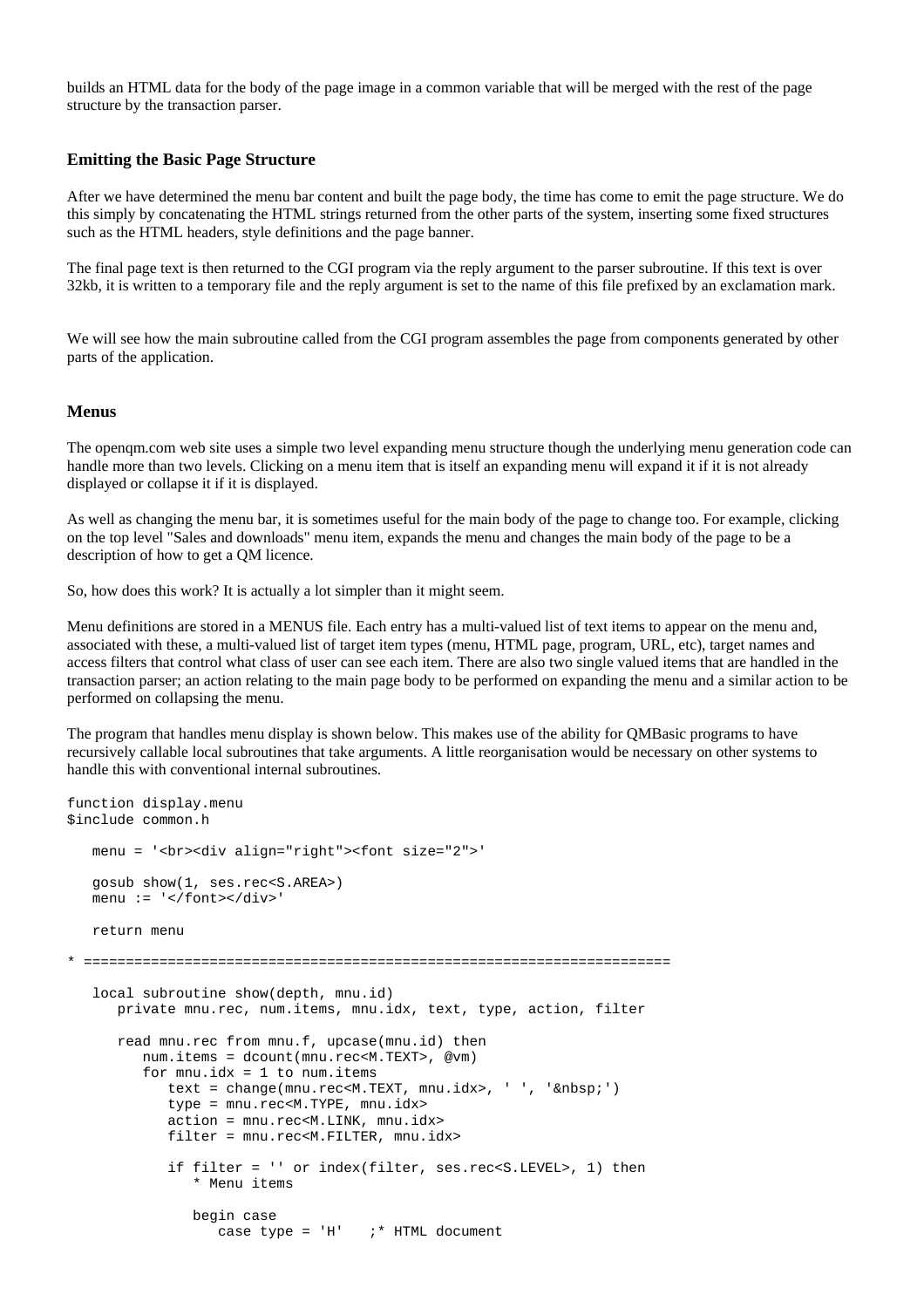```
 menu := '<a href="':link('h','t1=':action):'">' 
                        menu := if depth = 1 then '<b>':text:'</b>' else text
                        menu := '</a> <br/> \,
                     case type = 'M' ; * Menu
                         menu := '<a href="':link('m','t1=':action):'">' 
                        menu := if depth = 1 then '<b>':text:'</b>' else text
                        menu := '\lt/a>\ltbr>'
                         locate upcase(action) in ses.rec<S.MENUS,1> setting pos then 
                            gosub show(depth + 1, action) 
end and state of the state of the state of the state of the state of the state of the state of the state of the
                     case type = 'P' ; * Program
                         menu := '<a href="':link(action):'">' 
                        menu := if depth = 1 then '<b>':text:'</b>' else text
                        menu := '</a> <br>
                     case type = 'U' ; * URL
                         menu := '<a href="http://':action:'">' 
                        menu := if depth = 1 then '<b>':text:'</b>' else text
                        menu := '\langle/a>\langlebr>'
                      case 1 
                         menu := text : '<br>' 
                  end case 
                  * If this is the top level menu, insert a blank line 
                 if depth = 1 then menu := '<br>
              end 
           next mnu.idx 
       end 
       return 
    end
```
### **Pre-Stored HTML Page Templates**

Some pages of this web site require little more than display of pre-stored HTML. The mechanism used to handle these is more generalised and allows pages to be constructed from multiple pre-stored elements, either sequentially or nested. There are also special insertion tokens that can be embedded in the HTML to drop in variable data. For example, the openqm.com home page contains a reference to the current release number that is inserted totally automatically as the page is generated.

The template HTML text is stored in a file named HTML and is processed by a SHOW.HTML function. As this copies data from the stored record into the variable used to build the page, it looks for a number of special constructs.

A line commencing with a # is treated as a comment and totally ignored.

A line of the form

end

!name value

sets a variable that can be used later, typically in nested pages.

A line commencing with a question mark (?) controls conditional inclusion of what follows based on the class of the user displaying the page. For example, there might be a situation where a page should include text if the user is a dealer but not if they are a normal unauthenticated user. The form of this line is

| ?IS xxx     | Includes following text only if the user is in class xxx     |
|-------------|--------------------------------------------------------------|
| ?IS.NOT xxx | Includes following text only if the user is not in class xxx |
|             | Includes following text unconditionally                      |

The HTML data may also contain tokens that insert data from other sources. We chose to use the <<...>> delimiters that are also used for inline prompts in QM because HTML text never contains this sequence. Some of the more important insertion tokens supported by our system are

| < <cgi.link>&gt;</cgi.link> | Inserts the URL of the CGI program                            |
|-----------------------------|---------------------------------------------------------------|
| < <html.xxx>&gt;</html.xxx> | Insert HTML item xxx                                          |
|                             | < <session. id="">&gt; Inserts the session id code</session.> |
| < <tkn.xxx>&gt;</tkn.xxx>   | Insert item xxx from a control file                           |
| $<$ name>>                  | Insert token previously defined using !name                   |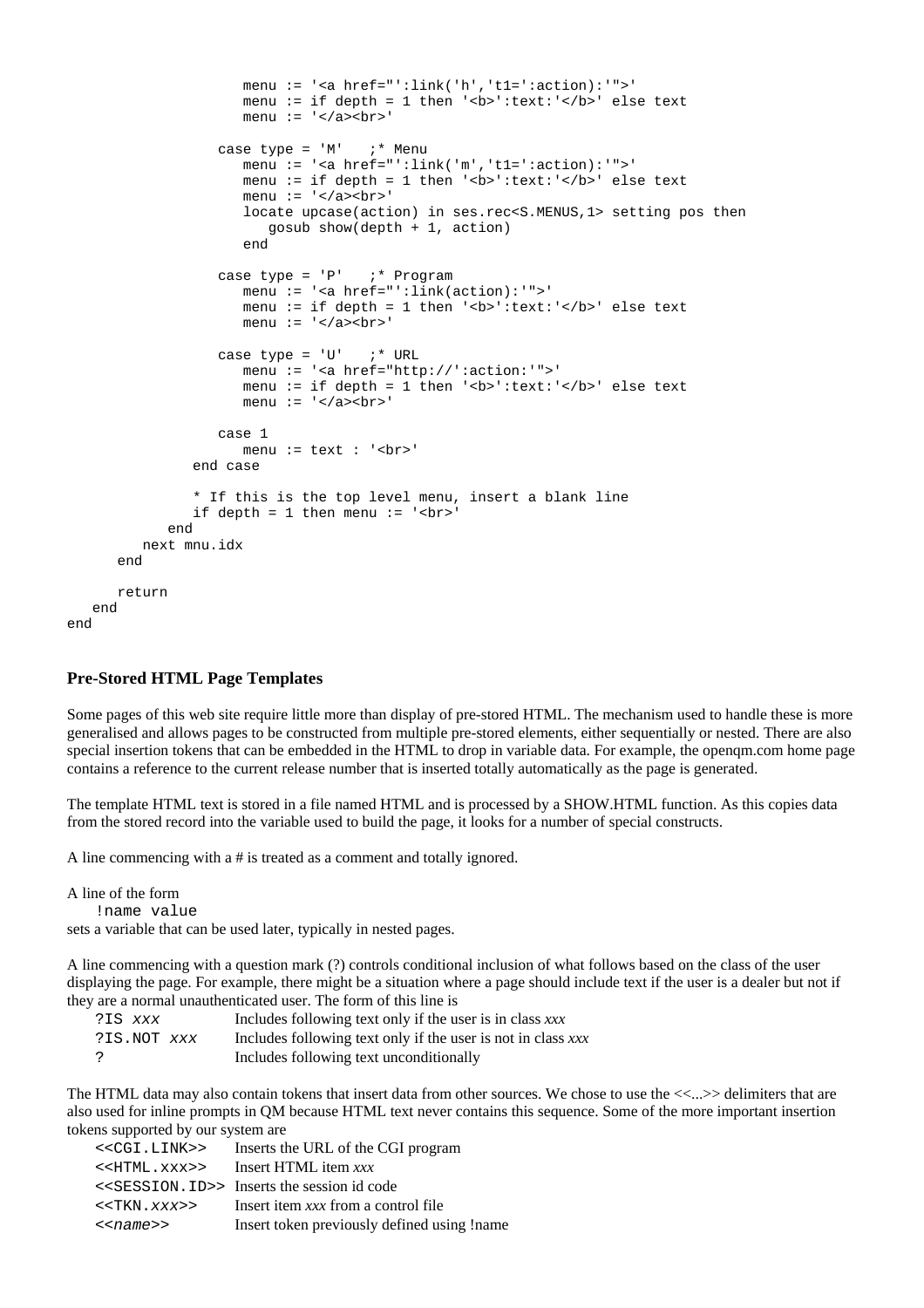<<*n*>> Insert numbered argument from data supplied to the SHOW.HTML function

```
function show.html(page, args) var.args 
$include common.h 
   text = '' skipping = @false 
    openseq 'HTML', upcase(page) to htm.f then 
       loop 
          readseq s from htm.f else exit 
         c = s[1,1] if c = '#' then continue 
         if c = '?' then '* Conditional element
             skipping = @false 
            s = s[2,99999]operator = upcase(field(s, ' ', 1)) begin case 
                case operator = 'IS' or operator = 'IS.NOT' 
                   classes = upcase(field(s, ' ', 2)) skipping = (index(classes, user.type, 1) # (operator = 'IS')) 
             end case 
             continue 
          end 
          if skipping then continue 
         if c = '!' then
            token.name = upcase(trim(field(s[2, 99999], ' ', 1))) locate token.name in html.token.names<1> setting pos else 
                html.token.names<pos> = token.name 
             end 
            html.token.data<pos> = trim(field(s, ' ', 2, 999))
             continue 
          end 
         c = s[1]if c \# ' ' and c \# ' >' then s := ' ' * Add session id into any href tokens 
          s = change(s, 'href="?', 'href="?X=':session.id:'&') 
          * Look for substitution tokens 
        s2 = ' loop 
         while s matches '0X"<<"0X">>"0X' 
           s2 := \text{matchfield}(s, '0X"<< "0X">> "0X', 1) token = upcase(matchfield(s, '0X"<<"0X">>"0X', 3)) 
           s = matchfield(s, '0X"<< "0X">> "0X', 5) begin case 
               case token matches '1N0N' 
                  s2 := args<token> 
               case token = 'CGI.LINK' 
                 s2 := cgi.linkcase token[1,5] = 'HTML.'s2 := show.html(token[6,999]) case token = 'SESSION.ID' 
                  s2 := session.id 
               case 1 
                  locate token in html.token.names<1> setting pos then 
                    s2 := html.token.data<pos>
                   end else 
                     read ctl.rec from ctl.f, 'TKN.':token then 
                        s2 := ct1.rec end 
                 end 
            end case 
         repeat
```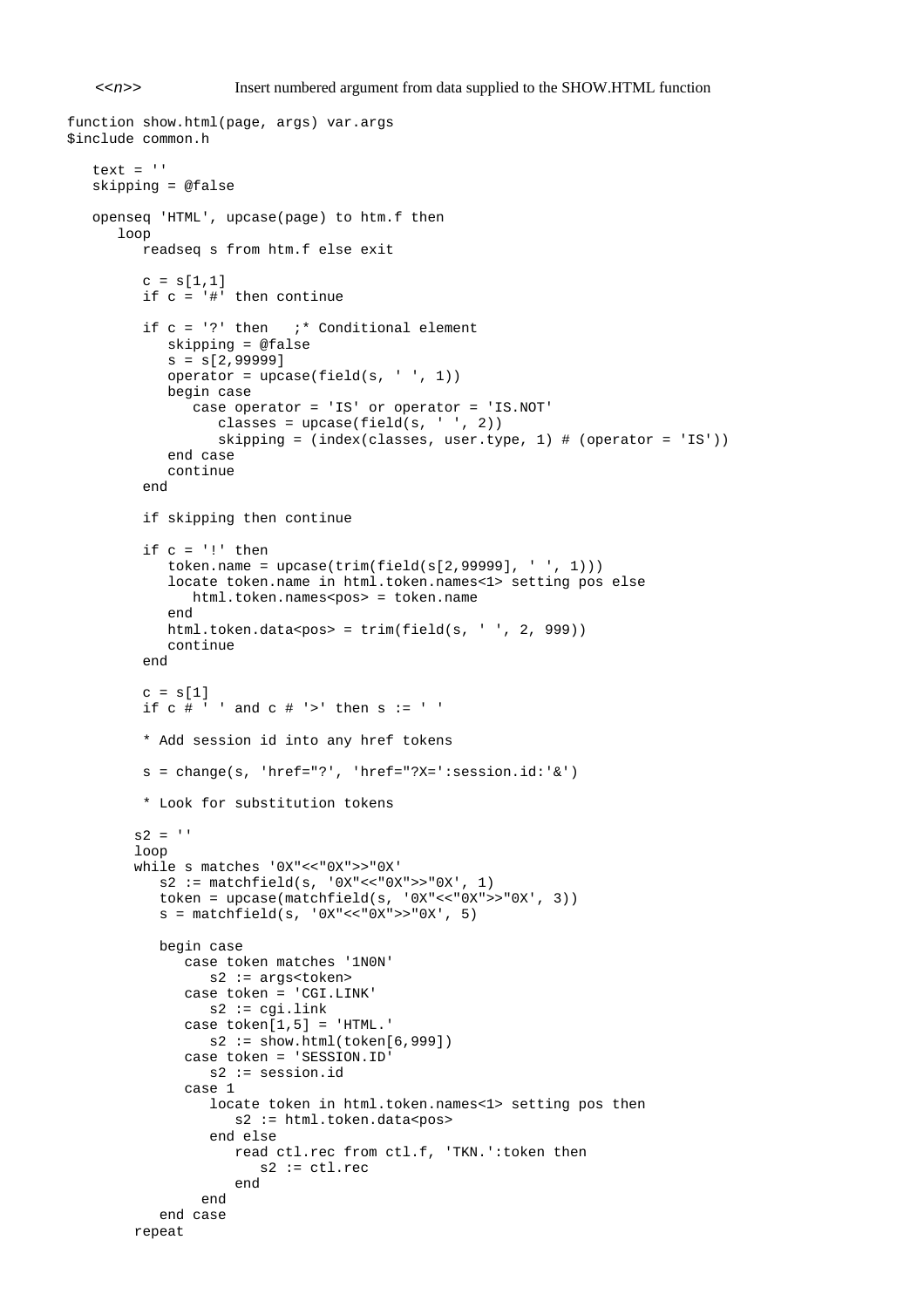```
text := s2 : s : char(10) repeat 
    end else 
       text = '<p>Cannot find HTML document "':page:'"</p>' 
    end 
    return text 
end
```
### **Screen Handling Programs**

The bulk of the facilities offered by the openqm.com web site are provided via a set of nearly 100 screen programs that display or input data, usually in the form of HTML tables.

The T0 parameter identifies the program to be executed. For example, setting T0 to "login" runs the program responsible for user name and password authentication for the secure areas of the site. Aside from the application logic, the web page aspects of this program become little more than a series of calls to a library of functions that generate each of the data elements to appear on the screen. For example, display of the page that allows dealers to authenticate their login credentials is shown below.

```
body = title('Dealers Area Login') 
body := form('login2') 
body := '<p>Please login for access to the dealers area of this site.</p>' 
body := '<table rules="none">' 
body := table.entry(1, 'User name', @true) 
body := table.entry(2, 'Password||password', @true) 
body := '<<table><br>body := button(1, 'Login')body := '</form>'
body := set. focus ('T1')
```
Many operations require a sequence of screens. Rather than these becoming separate programs, multi-screen sequences are handled by adding a numeric suffix to the screen program name in the T0 variable. This is stripped out by the input data parser and stored in a variable that identifies the screen number in the sequence. Thus, for example, generation of an evaluation licence starts with T0 set to "generate" and then goes on to "generate2", "generate3" and so on. Because it would be possible for a user to construct a URL that dived in part way through a screen sequence, the program performs various integrity checks along the way.

### **HTML Generation Functions**

Several of the code fragments we have seen above have referenced functions that generate HTML elements. We have a library of about twenty of these that allow construction of display tables, data entry tables, check boxes, drop down selection lists, etc. For example, a slightly simplified version of the function that emits a table element containing an input text box is shown below.

```
function table.entry(idx, text) 
$include common.h 
   s = '<tr><td align="right">' : text : '&nbsp;</td>'
   s := '<td align="left">&nbsp;'
 s := '<input type="text" name="T':idx:'"' 
 if t.err<idx> then s := ' style="background: lightsalmon"' 
    s := ' size="35" value="':t<idx>:'"/>' : '</td></tr>' 
    return (s) 
end
```
This function shows that highlighting of errors is controlled by a dynamic array named T.ERR with a field by field correspondence to the T dynamic array that holds the input data. There are similar error arrays for the other input elements.